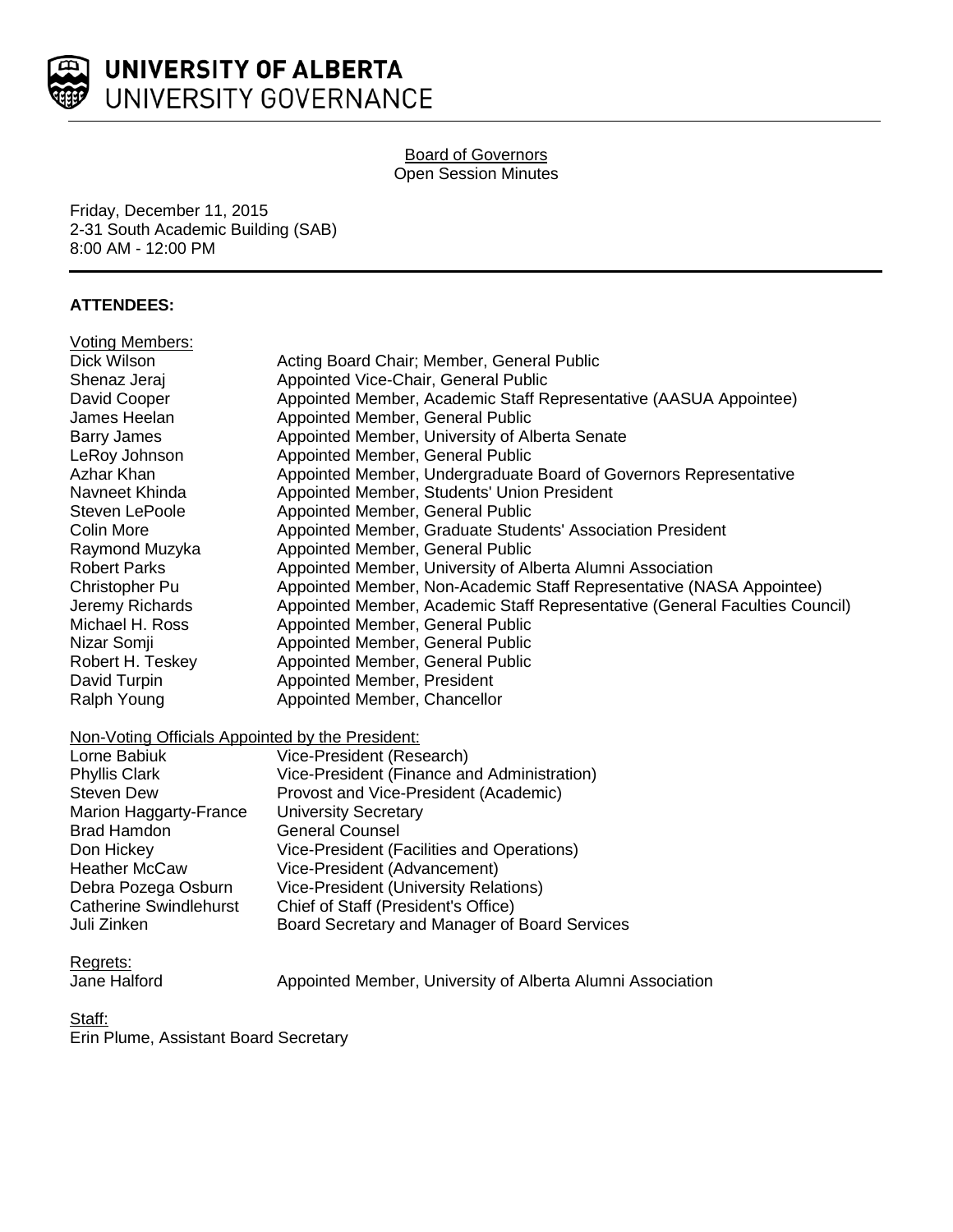# **OPENING SESSION**

1. Chair's Session

*Presenter(s)*: Dick Wilson

1a. Call to Order and Confirmation of Quorum

*Presenter(s)*: Dick Wilson

The Board Secretary confirmed that the attendance constituted quorum. The Acting Chair called the meeting to order at 8:00 a.m.

# 1b. *Approval of Open Session Agenda*

Materials before members are contained in the official meeting file.

*Presenter(s)*: Dick Wilson

The Acting Chair reminded members that a revised agenda had been posted earlier in the week.

The motion was moved and seconded.

THAT the Board of Governors approve the revised Open Session agenda, as presented.

**CARRIED**

## 1c. Conflict of Interest - Opportunity for Declaration

### *Presenter(s)*: Dick Wilson

The Acting Chair made note of the following:

- The University of Alberta has policy and procedure in place for Conflict of Interest and Conflict of Commitment, and Board members make annual disclosures.
- In addition, Board members must declare any conflict related to the Board Agenda of each meeting and, in the event of such conflict, absent themselves from the discussion and voting on the item.
- The *Post-secondary Learning Act*, Section 16(5) states that: The members of the board must act in the best interests of the university.

The Acting Chair invited members to declare conflicts of interest related to the Open Session Agenda of the meeting. Mr Khan advised members of a conflict with Item 4b, *2016-2017 Residence Rental Rate Proposal*, and Mr Young reminded members that he is a Director of University of Alberta Properties Trust Inc. and therefore had a conflict with Item 5a, *Identification of Possible Land Titles to Transfer to UA Properties Trust Inc*.

Seeing no further declarations, the Acting Chair declared the question asked and answered.

## 1d. Chair's Remarks

## *Presenter(s)*: Dick Wilson

The Acting Chair welcomed members and guests. He informed members that this would be Christopher Pu's last meeting as Non-Academic Staff representative, as Mr Pu's term expired on November 27. The Chair noted that although Mr Pu is currently serving his 90-day override period until the Minister appoints his replacement,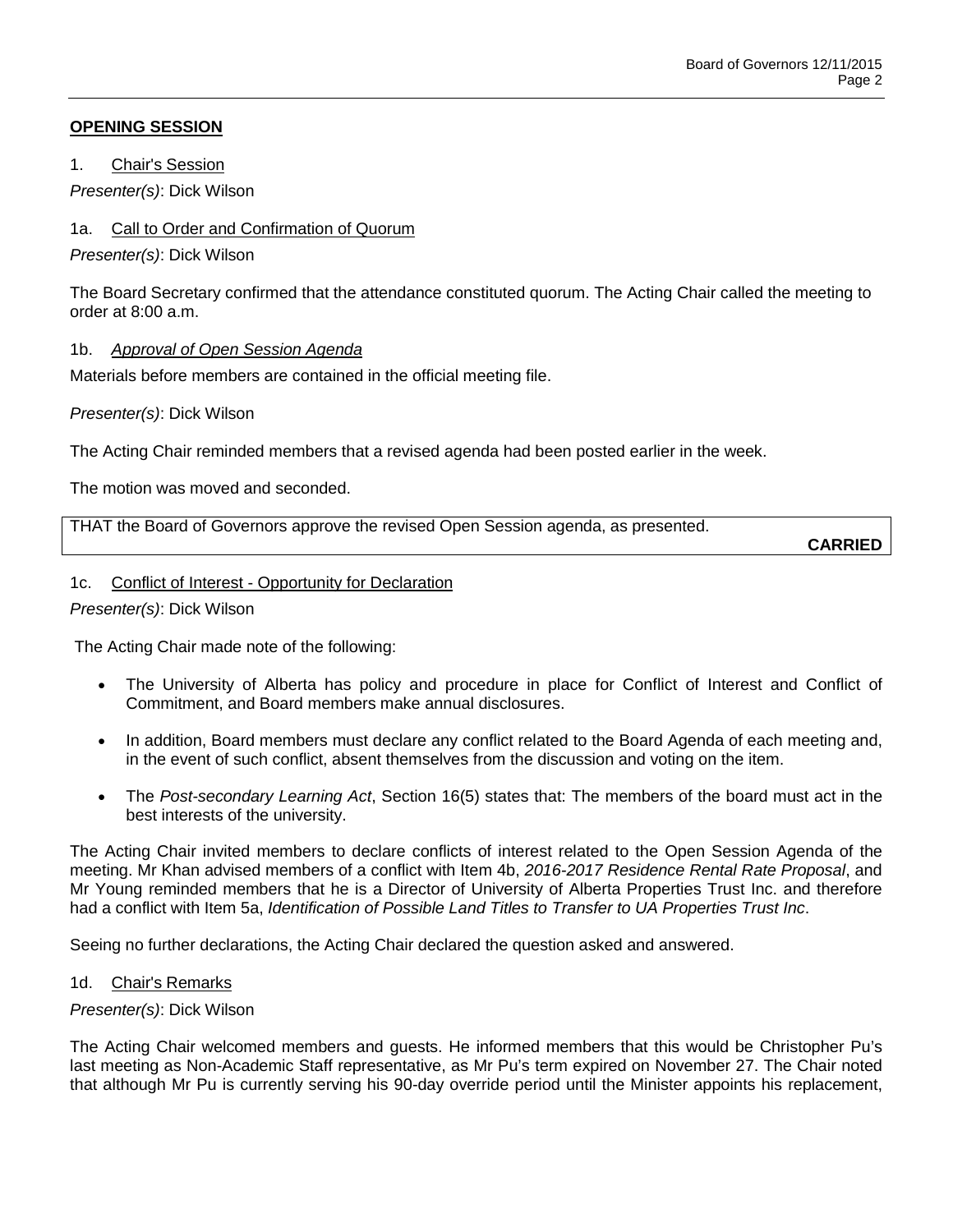the next Board meeting is not until March 18, so Mr Pu has effectively completed his term with the Board of Governors. The Acting Chair led members in thanking Mr Pu for his service and commitment to the Board.

The Acting Chair then welcomed Ms Faiza Billo, the Non-Academic Staff Association's nominee for the Board of Governors. He informed the Board that Ms Billo works as the Personnel and Facilities Administrator in Human Resource Services and is observing the meeting in preparation for her formal Ministerial Appointment.

Finally, the Acting Chair briefed the Board on a recent Standing Committee on Public Accounts meeting he attended, at the request of Derek Fildebrandt, Chair of the Alberta Standing Committee on Public Account, to discuss issues identified in the Auditor General's report of October 2015. He noted that he was joined by Don Hickey, Vice-President (Facilities and Operations), and Phyllis Clark, Vice-President (Finance and Administration), as well as officials from the University of Calgary, Olds College and Alberta Advanced Education, and informed the Board that each institution was invited to present its views on For-profit and Cost Recovery Ventures at Post-secondary Institutions, as well as plans to implement the recommendations provided by the Auditor General. Ms Clark noted that she was awaiting confirmation from the Deputy Minister that there would be no implications to the University's land trust.

### 2. *Report of the President*

Materials before members are contained in the official meeting file.

### *Presenter(s)*: David Turpin

In addition to his written report, President Turpin briefed the Board on progress to date on the Institutional Strategic Plan (ISP), including roundtables and stakeholder meetings, Faculty feedback, the November  $23^{\circ}$  joint Alumni Council Executive-Board of Governors-General Faculties Council-Senate planning retreat, the creation of a cross-institutional ISP working committee, the establishment of 10 working themes, and the timeline for future community feedback and governance discussions.

The President also presented verbal points of interest to the Board on: recent administrative updates including: Provost Steven Dew's recent move into the President's office; Brendan Hokowhitu's resignation as Dean of Native Studies; and Dean of Science Jonathan Schaeffer's six month administrative leave; the University's response to media coverage related to a collared polar bear speculated to be a bear from a University of Alberta research study; a memorandum of understanding between the University and the City of Edmonton regarding construction of a new arena on South Campus; Enterprise Square's current occupancy and potential future tenants; and the recently established President's Award for Refugees and Displaced Persons Fund.

The President responded to a question from a member regarding whether the University was prepared with campus support services for recipients of the President's Award for Refugees and Displaced Persons Fund.

#### 3. *Approval of the Consent Agenda*

Materials before members are contained in the official meeting file.

## *Presenter(s)*: Dick Wilson

The Acting Chair removed items 3di, *Changes to the Universities Academic Pension Plan (UAPP) Sponsors Representative Committee Terms of Reference; 3*l, *Chancellor's Report; and* 3s, *Board Chair Report, including the Mandates and Roles Document* from the Consent Agenda.

- 3a. Approval of the Open Session Minutes of October 16, 2015
- 3b. Approval of the Open Session Minutes of November 3, 2015 (electronic vote) *Action Items*
- 3c. Report of the Finance and Property Committee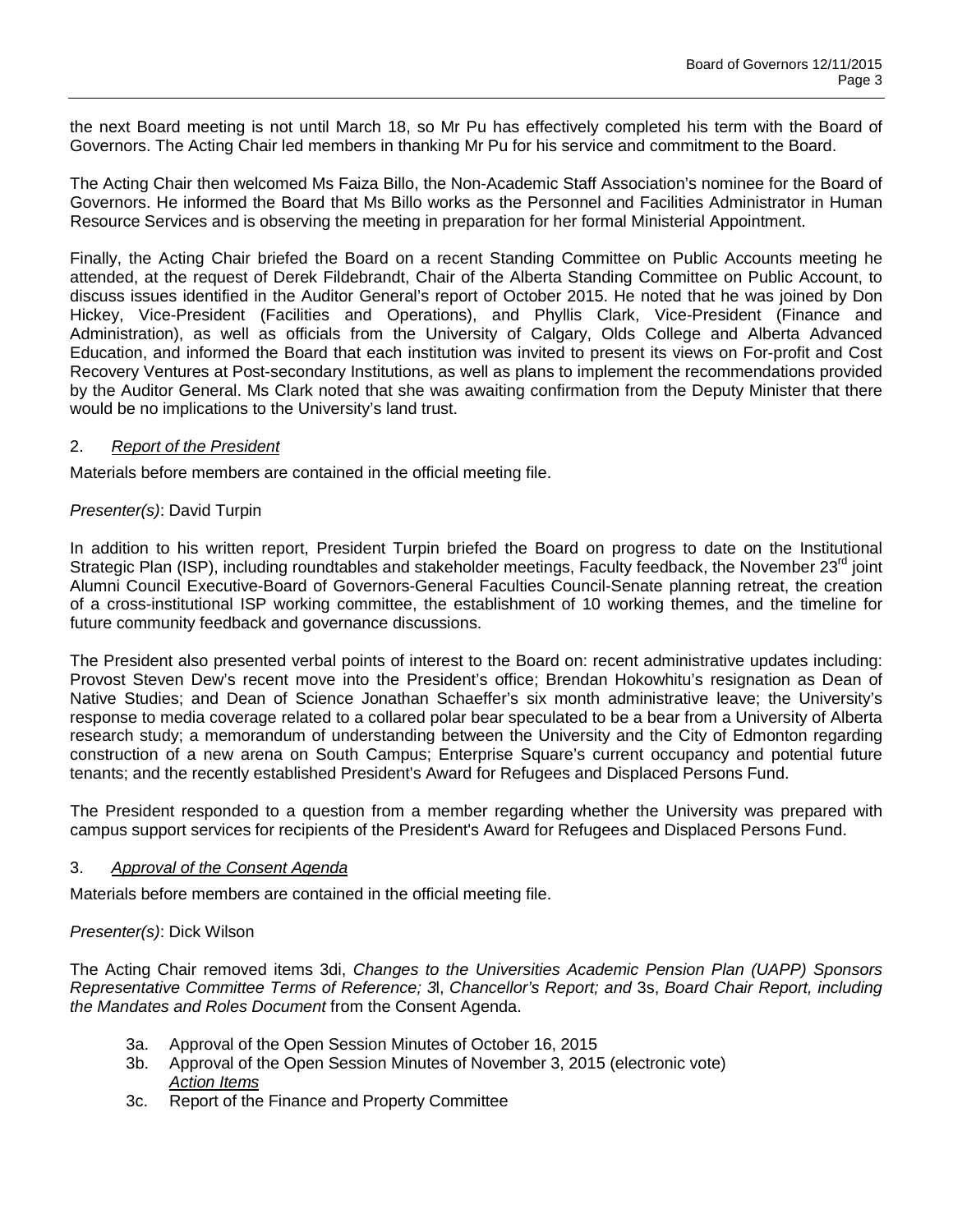- 3ci. University of Alberta 2016-17 Tuition Fees
- 3d. Report of the Human Resources and Compensation Committee
- 3di. Changes to the Universities Academic Pension Plan (UAPP) Sponsors Representative Committee Terms of Reference – removed from Consent Agenda *Information Reports*
- 3e. Report of the Audit Committee
- 3f. Report of the Finance and Property Committee
- 3g. Report of the Human Resources and Compensation Committee
- 3h. Report of the Investment Committee
- 3i. Report of the Learning and Discovery Committee
- 3j. Report of the Safety, Health and Environment Committee
- Report of the University Relations Committee *Regular Reports*
- 3l. Chancellor's Report (including Senate 2014-15 Annual Report) removed from Consent Agenda
- 3m. Alumni Association
- 3n. Students' Union (including 2014-15 financial statements)
- 3o. Graduate Students' Association
- 3p. Association of Academic Staff
- 3q. Non-Academic Staff Association
- 3r. General Faculties Council
- 3s. Board Chair and Board Members Activity Report
	- University of Alberta Board of Governors Mandate and Roles Document removed from Consent Agenda

The motion was moved and seconded.

THAT the Board of Governors approve the Open Session Consent Agenda, as amended.

**CARRIED**

## 3di. Changes to the Universities Academic Pension Plan (UAPP) Sponsors Representative Committee Terms of Reference

Materials before members are contained in the official meeting file.

## *Presenter(s)*: Phyllis Clark

*Purpose of the Proposal*: To give authority directly to the Sponsors Representative Committee to prepare and approve its own budget, rather than having the Sponsors approve the budget. There are other minor changes to clarify responsibilities.

## *Discussion*:

Ms Clark introduced the item, reviewing the original proposal that came forward in 2000 and noting that the proposed changes are primarily housekeeping issues.

Dr David Cooper declared a conflict for this item, as he is an academic staff member of the University and thereby a UAPP member. The Acting Chair acknowledged this declaration.

Ms Clark responded to questions from Board members clarifying the purpose of the item and the governance process involved in approving a new plan.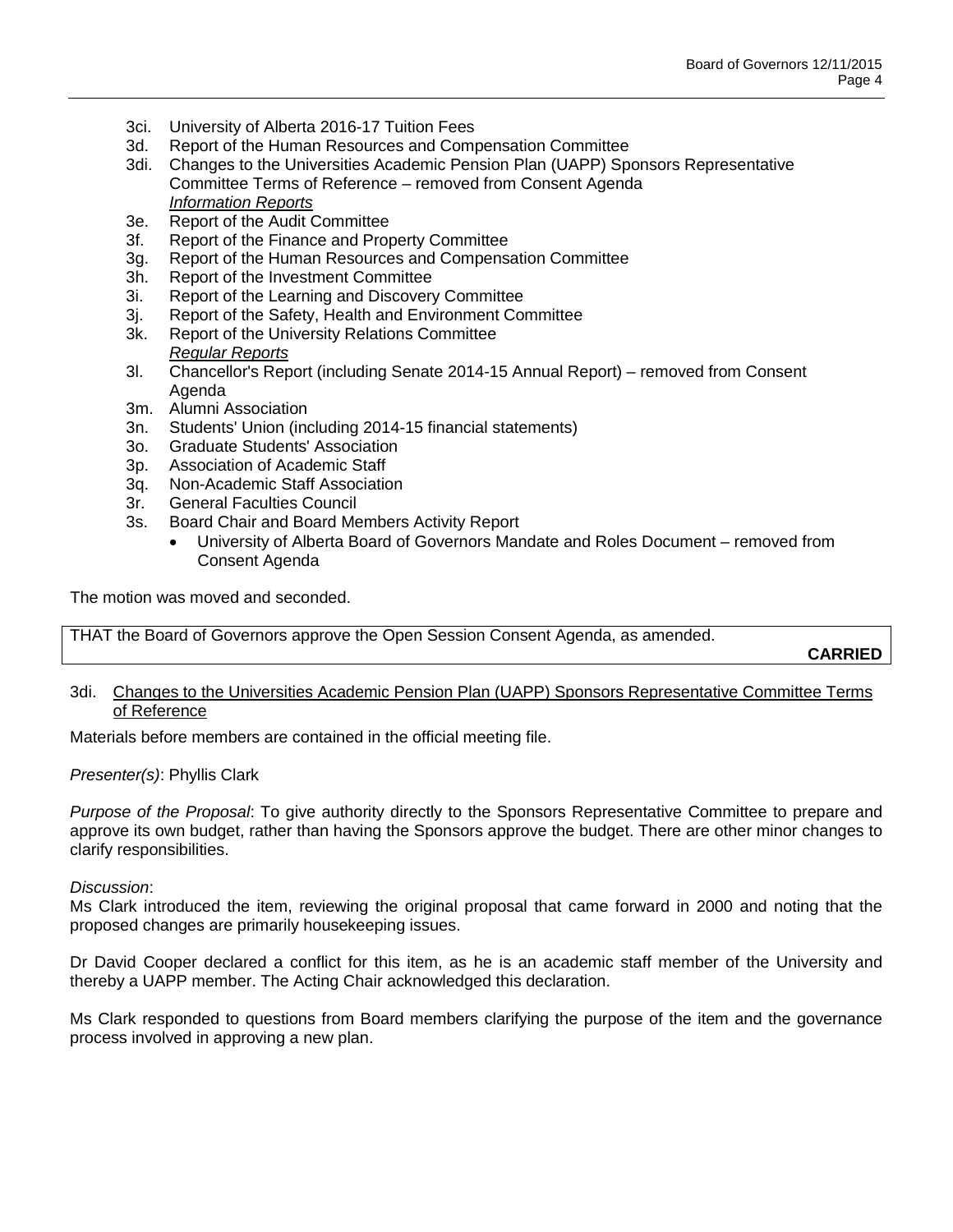The motion was moved and seconded.

THAT Board of Governors, on the recommendation of the Board Human Resources and Compensation Committee, approve the proposed changes to the Universities Academic Pension Plan (UAPP) Sponsors Representative Committee Terms of Reference, as set forth in Attachment 1.

**CARRIED**

## 3l. Chancellor's Report (including Senate 2014-15 Annual Report)

Materials before members are contained in the official meeting file.

*Presenter(s)*: Ralph Young, Barry James

### *Discussion*:

Chancellor Young briefed the Committee on the Senate's 2014-15 Annual Report, noting that it had been a busy year for the Senate. He indicated that discussion of the Senate Task Force Report on Connecting Communities would take place in Closed Session.

Mr James, Senate representative on the Board, informed the Board that the Senate is searching for a new Chancellor and provided details on the nomination process and timeline, noting that the election would take place on May 6. He invited members to an appreciation evening for Chancellor Young on May 5, 2016.

In response to questions from Board members, Mr James clarified that the government does not play a role in the selection of a Chancellor, and confirmed that nominations are not restricted by geographical location.

### 3s. Board Chair and Board Members Activity Report

• University of Alberta Board of Governors Mandate and Roles Document

Materials before members are contained in the official meeting file.

#### *Presenter(s)*: Dick Wilson

#### *Discussion*:

The Acting Board Chair reviewed his report, noting in particular correspondence received from the provincial government regarding Bill 5 and the *Public Sector Compensation Transparency Act* as well as proposed changes to the labour relations model for faculty and graduate students under the *Post-secondary Learning Act*.

The Acting Board Chair, University Secretary and Phyllis Clark responded to questions from the Board regarding how the Board is informed of official correspondence from government to the Board Chair, whether or not the University responded to correspondence regarding the *Public Sector Compensation Transparency Act*, and how these items could be brought forward for discussion at future Board meetings.

In response to a member's request for further information regarding the University of Alberta Board of Governors Mandate and Roles Document and whether or not any changes are required, the University Secretary provided an overview of the mandate and roles document, how it was created, when it was last reviewed by the Board, and the Board member orientation process, noting that changes will be required once the new institutional strategic plan is in place. She noted that at a future point, the Board would be engaged in a process to review and renew the current Mandates and Roles document.

Members engaged in a discussion of when and where the Board should discuss the mandates and roles document, how the document will be affected by the upcoming review of provincial agencies, boards and commissions, why the document was included in this meeting's material, and how the Board can work with government regarding upcoming membership changes.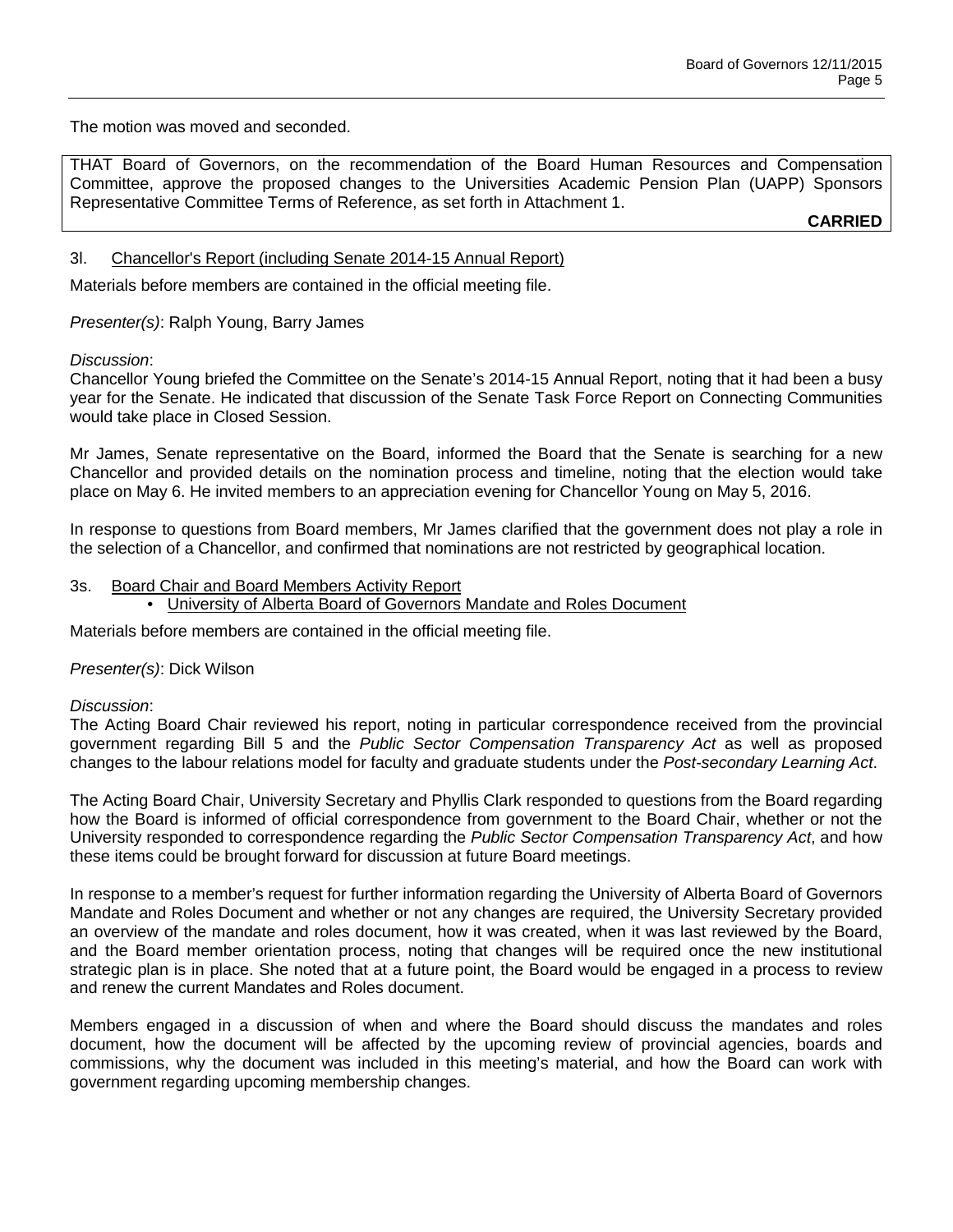The Acting Board Chair suggested that Board members submit any further questions or comments regarding the mandates and roles document to himself and the University Secretary and indicated that he would compile any comments and review them with the Board at a later date.

# **ACTION ITEMS**

## 4. Report of the Finance and Property Committee

*Presenter(s)*: Dick Wilson

## 4a. University of Alberta International Tuition Fee Proposal

Materials before members are contained in the official meeting file.

*Presenter(s)*: Phyllis Clark; Steven Dew

*Purpose of the Proposal*: To set international tuition fees for the 2016-17 academic year.

*Discussion*:

Ms Clark introduced the item, informing the Board that the increase is comparable to other Canadian universities and noting that the proposed 1.6 percent increase is based on Alberta Consumer Price Index (CPI).

Ms Clark and Dr Dew responded to a question regarding why fees for all courses are raised by the same amount rather than by individual assessments. Mr More expressed concern that international and domestic fees are being treated differently, and Ms Khinda noted that the increases seemed excessive for certain courses.

The motion was moved and seconded.

THAT the Board of Governors, on the recommendation of the Board Finance and Property Committee, approve the proposal from University Administration to increase international tuition fees by 1.6%, effective September 1, 2016, as illustrated in the table below:

|                                     |             |                      | Change   |      |
|-------------------------------------|-------------|----------------------|----------|------|
| Undergraduate <sup>a</sup>          | 2015-16 $d$ | 2016-17 <sup>e</sup> | \$       | $\%$ |
| Arts and Science                    | \$20,076.00 | \$20,397.22          | \$321.22 | 1.6% |
| <b>Business</b>                     | \$26,407.52 | \$26,830.04          | \$422.52 | 1.6% |
| Engineering                         | \$24,091.20 | \$24,476.66          | \$385.46 | 1.6% |
| Juris Doctor (JD) Program           | \$43,544.64 | \$44,241.34          | \$696.70 | 1.6% |
| Pharmacy                            | \$35,538.42 | \$36,107.02          | \$568.60 | 1.6% |
| <b>Economics Course</b>             | \$2,561.42  | \$2,602.40           | \$40.98  | 1.6% |
|                                     |             |                      | Change   |      |
| <b>Graduate</b>                     | 2015-16 $d$ | 2016-17 $e$          | ( \$)    | (%)  |
| <b>Course Based Masters</b>         | \$7,817.04  | \$7,942.10           | \$125.06 | 1.6% |
| Thesis 919 <sup>b</sup>             | \$4,877.24  | \$4,978.30           | \$101.06 | 1.6% |
| Thesis Based Masters /PhD c         | \$6,743.28  | \$6,851.16           | \$107.88 | 1.6% |
| Master's in Business Administration | \$25,509.60 | \$25,917.74          | \$408.14 | 1.6% |

 **Notes:**

(b) Tuition applies to thesis students who were admitted to the program of study beginning in Fall

<sup>(</sup>a) Values are based on a full-time per term and full-time per year unless otherwise stated.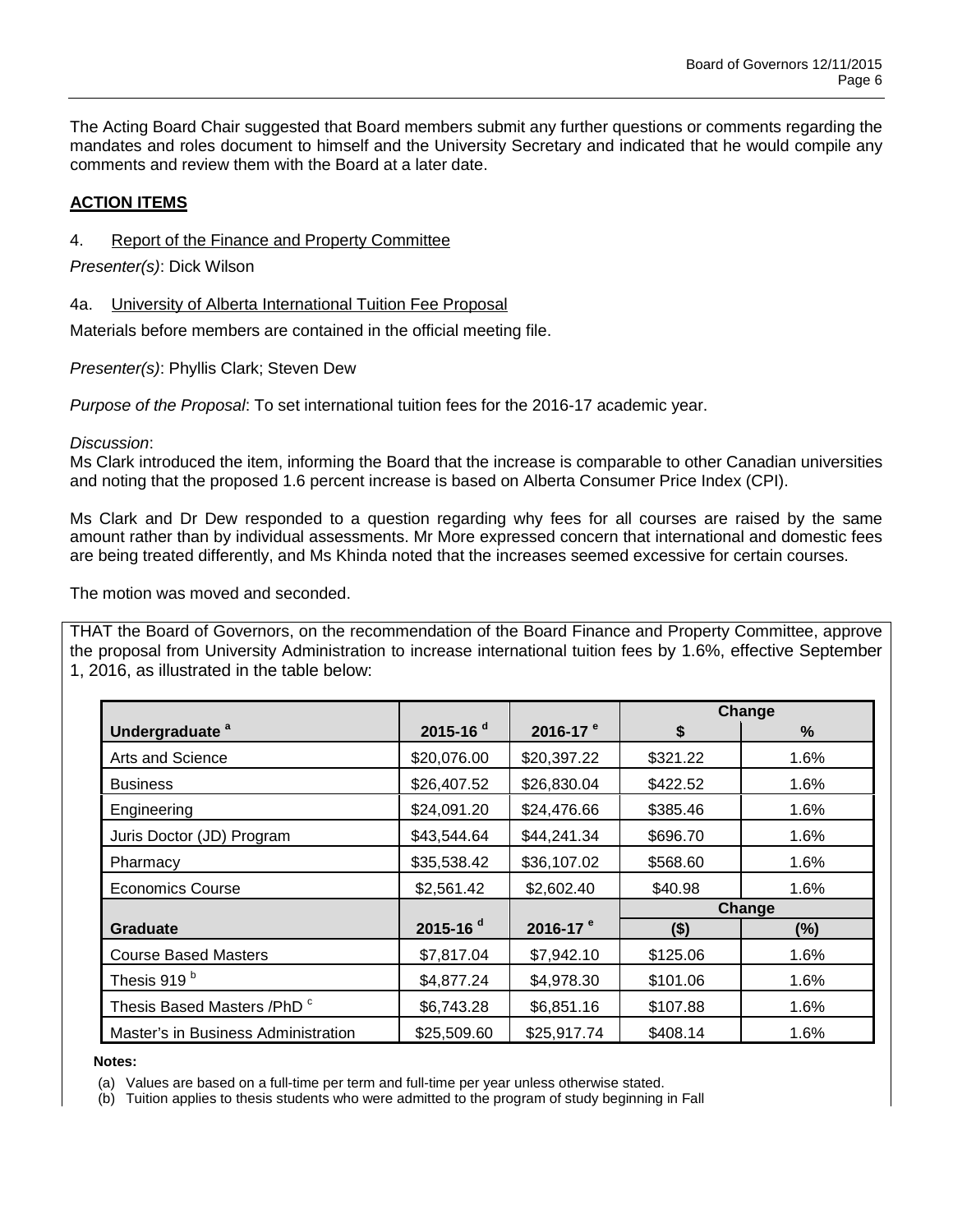2011 or later; this is based on an annual fee assessment (including spring/summer).

- (c) Tuition applies to thesis students who were admitted to the program of study prior to Fall 2011 and are assessed the reduced thesis rate.
- (d) As approved by the board July 29, 2015.
- (e) Figures may be rounded downwards at fee index level for administrative purposes, thus lowering the effective year over year percentage increase below 1.6 percent.
- (f) Values represent total international tuition fees including base tuition, market modifiers, program differentials and international differentials.

**CARRIED**

Ms Khinda opposed; Mr Khan abstained

### 4b. 2016-2017 Residence Rental Rate Proposal

Materials before members are contained in the official meeting file.

### *Presenter(s)*: Don Hickey

*Purpose of the Proposal*: To present the 2016-2017 residence rental rate increases.

#### *Discussion*:

Mr Hickey presented the proposal, reviewing the consultation process and reminding members that ancillary services are cost recovery. He reviewed the consultation process, indicating that the University is working to improve student satisfaction, and informed members of the reasons for differential increases.

Mr Hickey also noted that Administration is working with students to lobby government against property taxes for residences, including recognition of non-residence student support spaces within student residences.

Mr Hickey responded to questions from members regarding: current occupancy numbers, potential for more summer usage through collaboration with tourism sectors, the University's communication strategy regarding these new fees, how these increases were calculated, how the University's residences and rates compare with peer institutions, the affordability of residences, residence application numbers compared to available beds; whether or not students are being charged twice for wireless service, where increased costs for furnished suites are being applied, and how these changes are discussed at the Residence Budget Advisory Committee (RBAC).

Ms Khinda requested a stop to residence rate increases and an improved diversity of residences.

In response to a question from the Board regarding whether or not student consumption of University wireless systems for personal use while in residence is within University wireless restrictions, Phyllis Clark provided an overview of the University's information technology policy on private versus university access. She reviewed the restrictions on personal use and noted that the policy framework in place allows reasonable guidelines for students' personal use.

The motion was moved and seconded.

THAT the Board of Governors, on the recommendation of the Board Finance and Property Committee, approve the 2016-2017 Residence Rental Rate Proposal as set forth in Attachment 1, effective May 1, 2016.

**CARRIED**

## Mr Khan abstained

#### **INFORMATION REPORTS**

5. *Report of the Finance and Property Committee*

*Presenter(s)*: Dick Wilson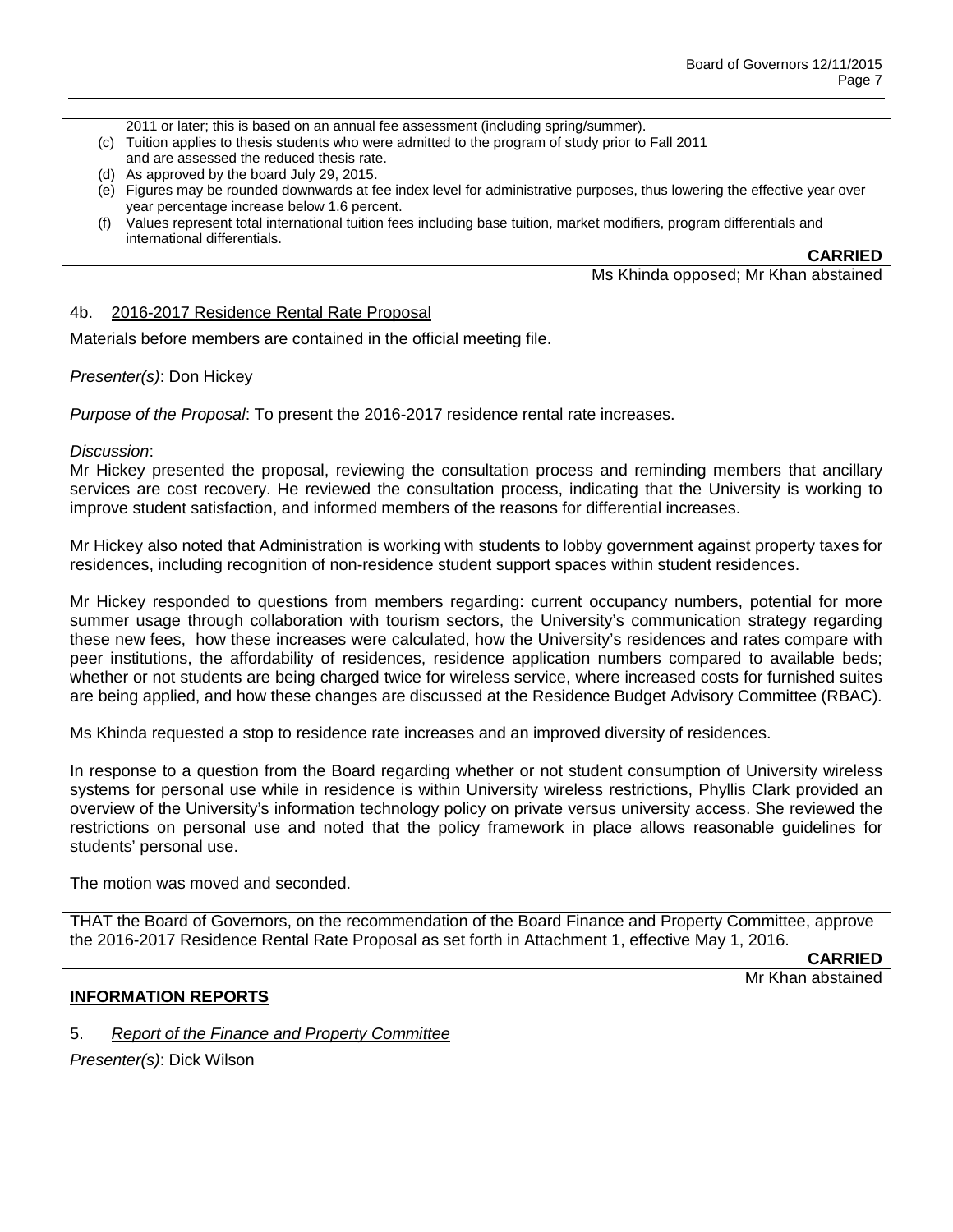## 5a. Identification of Possible Land Titles to Transfer to UA Properties Trust Inc.

Materials before members are contained in the official meeting file.

### *Presenter(s)*: Don Hickey

*Purpose of the Proposal*: To identify through an omnibus motion the proposed lands available to be transferred to UA Properties Trust Inc. (UAPTI), as Trustee for the Trust, for future development. This provides an efficient and timely approach for the transfer of the University of Alberta lands to UAPTI.

### *Discussion*:

The Acting Chair introduced the item, informing the Board that this motion had been approved by the Board Finance and Property Committee (BFPC) with delegated authority of the Board but that the Committee felt the Board should have an opportunity to review and discuss the proposal.

Mr Hickey reviewed the background of UA Properties Trust Inc. (UAPTI) and the omnibus motion approved by BFPC, identifying lands to be transferred to UAPTI for future development, pending government approval. He noted that the UAPTI Trust Deed states that the trust will align with the University's Long-Range Development Plan and will also follow municipal planning guidelines. Mr Hickey also informed the Board that once the order in council is received, any individual land transfer would require BFPC approval, as delegated by the Board of Governors.

Mr Hickey and President Turpin responded to questions from members regarding the motion's reference to both lease and sale, and any potential risks this motion may create related to the recent Standing Committee on Public Accounts meeting. Mr Barry James, member of the Provincial Audit Committee, provided further explanation regarding the Auditor General's recent report and recommendations.

Members engaged in discussion regarding the approval process for disposition and acquisition of lands, particularly related to transfers to and from the land trust and BFPC's delegated authority on those matters. Following the discussion, members proposed that transfers to and from the land trust should come forward to the Board of Governors for final approval and directed University Governance to come forward with a proposal for discussion by BFPC and Board of Governors.

In the interim, members requested that the Board formally affirm the motion approved by BFPC at its November meeting.

The motion was moved and seconded.

THAT the Board of Governors accept and affirm the motion approved by the Board Finance and Property Committee on November 24, 2015:

*THAT the Board Finance and Property Committee, acting with delegated authority of the Board of Governors, and subject to the approval of the Lieutenant Governor in Council, under section 67 of the Postsecondary Learning Act:*

- *a) authorize and approve the sale and/or lease to University of Alberta Properties Trust Inc. of all or portions of:* 
	- *1. Plan 4971AJ, Block A (114.55 acres) – South Campus, West 240*
	- *2. Plan 4971AJ, Block B (30.80 acres) – South Campus, West 240*
	- *3. Plan 4971AJ, Block C (4.75 acres) – South Campus, West 240*
	- *4. Plan 3347EO, Parcel A (81.2 acres) – South Campus, West 240*
	- *5. Plan 9624107, Lot 3 (7.63 acres) – Michener Park*
	- *6. Plan 9624107, Lot 1 (up to 24.34 acres) – Michener Park*
	- *7. Plan I23A, Block 159, Lots 18 to 22 (.56 acres) – North Campus, Lot 84*